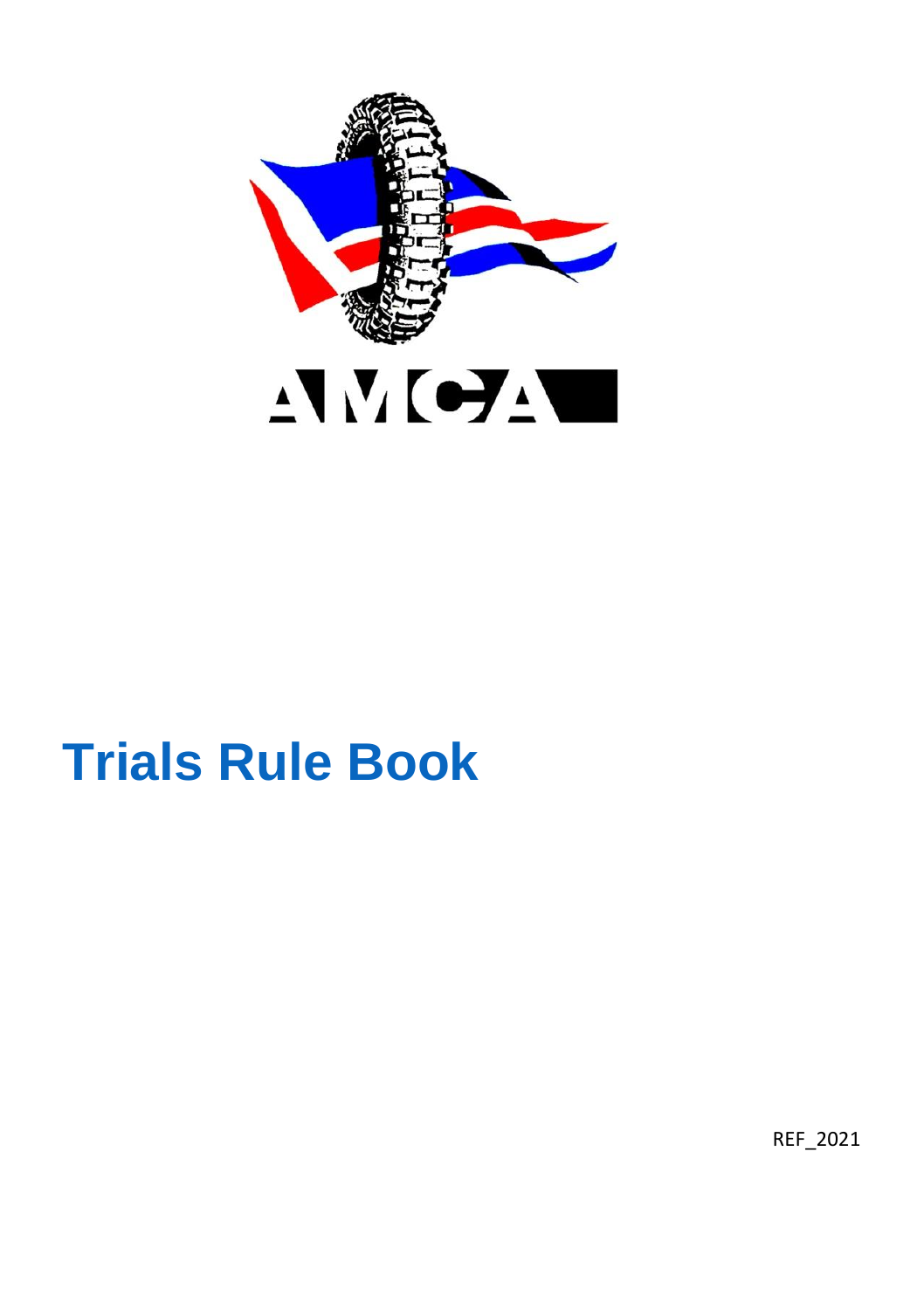# **AMCA RULES INDEX**

| <b>Midlands Modern Trials</b><br>1<br>Non Licence Holders<br>101<br>10<br>1<br>102<br>10<br><b>AMCA Membership</b><br>2<br>Entrants<br>Riders under 16<br>$\overline{2}$<br>$\overline{c}$<br>103<br><b>Entry Fees</b><br>10<br>3<br>3<br>Renewal of Licence<br>104<br><b>Entry Forms</b><br>10<br>3<br><b>Refusal of Entries</b><br><b>Transfers to Clubs</b><br>105<br>10<br>4<br>3<br><b>Trials only Licences</b><br>106<br>Number of Events<br>10<br>5<br><b>Insurance Scheme</b><br>3<br>107<br>10<br>Classes<br>6<br><b>Entry Forms</b><br>3<br>11<br>7<br>108<br>Postponements<br>Limit on Entries<br>3<br>Open Course<br>11<br>8<br>109<br>9<br>Change of Rider<br>4<br>110<br>Route Card<br>11<br>11<br>Machine Eligibility<br>4<br>112<br><b>Closed Circuit</b><br>10<br>11<br>Change of Machine<br>4<br>113<br><b>Championship Courses</b><br>11<br>12<br><b>Cutout Buttons</b><br>4<br>114<br><b>Neutral Ground</b><br>11<br>13<br>4<br>Alterations<br>12<br>Chainguards<br>115<br>14<br><b>Riding Numbers</b><br>12<br>4<br>116<br>Grades<br>12<br>15<br>Clothing<br>4<br>117<br>Upgrades<br><b>Observed Sections</b><br>4<br>12<br>16<br>Pillion Passengers<br>118<br>12<br>17<br>Start and Finish<br><b>Dual Section</b><br>4<br>119<br>18<br>5<br>120<br><b>Riders</b><br>12<br>Route Card<br>19<br>5<br>121<br>N/A<br>13<br>Road Marking<br><b>Boundaries</b><br>5<br>122<br><b>Observers Scheme</b><br>13<br>20<br>21<br><b>Section Marking</b><br>123<br><b>Numbers</b><br>13<br>5<br>22<br><b>Observed Sections</b><br>5<br>Potter Trophy<br>14<br>126<br>23<br><b>Neutral Ground</b><br>127<br>14<br>6<br><b>Results</b><br>24<br>6<br>14<br><b>Alterations</b><br>128<br>Solo Championship<br>25<br>6<br><b>Observers</b><br>6<br>26<br>Punchcard<br>27<br><b>Behaviour - Observers</b><br>6<br>28<br><b>Baulk</b><br>6<br>29<br>Practicing<br>6<br>30<br><b>Dual Sections</b><br>7<br>$\overline{7}$<br>31<br><b>Riders</b><br>32<br>7<br>Organisers<br>$\overline{7}$<br>33<br>Marking<br>8<br>34<br><b>Tyres</b><br>35<br><b>Numbers</b><br>8<br><b>Trade Plates</b><br>8<br>36 | Ref                    | Subject | Page | Ref | Subject | Page |
|----------------------------------------------------------------------------------------------------------------------------------------------------------------------------------------------------------------------------------------------------------------------------------------------------------------------------------------------------------------------------------------------------------------------------------------------------------------------------------------------------------------------------------------------------------------------------------------------------------------------------------------------------------------------------------------------------------------------------------------------------------------------------------------------------------------------------------------------------------------------------------------------------------------------------------------------------------------------------------------------------------------------------------------------------------------------------------------------------------------------------------------------------------------------------------------------------------------------------------------------------------------------------------------------------------------------------------------------------------------------------------------------------------------------------------------------------------------------------------------------------------------------------------------------------------------------------------------------------------------------------------------------------------------------------------------------------------------------------------------------------------------------------------------------------------------------------------------------------------------------------------------------------------------------------------------------------------------------------------------------------------------------------------------------------------------------------------------------------------|------------------------|---------|------|-----|---------|------|
|                                                                                                                                                                                                                                                                                                                                                                                                                                                                                                                                                                                                                                                                                                                                                                                                                                                                                                                                                                                                                                                                                                                                                                                                                                                                                                                                                                                                                                                                                                                                                                                                                                                                                                                                                                                                                                                                                                                                                                                                                                                                                                          | <b>Notes to Riders</b> |         |      |     |         |      |
|                                                                                                                                                                                                                                                                                                                                                                                                                                                                                                                                                                                                                                                                                                                                                                                                                                                                                                                                                                                                                                                                                                                                                                                                                                                                                                                                                                                                                                                                                                                                                                                                                                                                                                                                                                                                                                                                                                                                                                                                                                                                                                          |                        |         |      |     |         |      |
|                                                                                                                                                                                                                                                                                                                                                                                                                                                                                                                                                                                                                                                                                                                                                                                                                                                                                                                                                                                                                                                                                                                                                                                                                                                                                                                                                                                                                                                                                                                                                                                                                                                                                                                                                                                                                                                                                                                                                                                                                                                                                                          |                        |         |      |     |         |      |
|                                                                                                                                                                                                                                                                                                                                                                                                                                                                                                                                                                                                                                                                                                                                                                                                                                                                                                                                                                                                                                                                                                                                                                                                                                                                                                                                                                                                                                                                                                                                                                                                                                                                                                                                                                                                                                                                                                                                                                                                                                                                                                          |                        |         |      |     |         |      |
|                                                                                                                                                                                                                                                                                                                                                                                                                                                                                                                                                                                                                                                                                                                                                                                                                                                                                                                                                                                                                                                                                                                                                                                                                                                                                                                                                                                                                                                                                                                                                                                                                                                                                                                                                                                                                                                                                                                                                                                                                                                                                                          |                        |         |      |     |         |      |
|                                                                                                                                                                                                                                                                                                                                                                                                                                                                                                                                                                                                                                                                                                                                                                                                                                                                                                                                                                                                                                                                                                                                                                                                                                                                                                                                                                                                                                                                                                                                                                                                                                                                                                                                                                                                                                                                                                                                                                                                                                                                                                          |                        |         |      |     |         |      |
|                                                                                                                                                                                                                                                                                                                                                                                                                                                                                                                                                                                                                                                                                                                                                                                                                                                                                                                                                                                                                                                                                                                                                                                                                                                                                                                                                                                                                                                                                                                                                                                                                                                                                                                                                                                                                                                                                                                                                                                                                                                                                                          |                        |         |      |     |         |      |
|                                                                                                                                                                                                                                                                                                                                                                                                                                                                                                                                                                                                                                                                                                                                                                                                                                                                                                                                                                                                                                                                                                                                                                                                                                                                                                                                                                                                                                                                                                                                                                                                                                                                                                                                                                                                                                                                                                                                                                                                                                                                                                          |                        |         |      |     |         |      |
|                                                                                                                                                                                                                                                                                                                                                                                                                                                                                                                                                                                                                                                                                                                                                                                                                                                                                                                                                                                                                                                                                                                                                                                                                                                                                                                                                                                                                                                                                                                                                                                                                                                                                                                                                                                                                                                                                                                                                                                                                                                                                                          |                        |         |      |     |         |      |
|                                                                                                                                                                                                                                                                                                                                                                                                                                                                                                                                                                                                                                                                                                                                                                                                                                                                                                                                                                                                                                                                                                                                                                                                                                                                                                                                                                                                                                                                                                                                                                                                                                                                                                                                                                                                                                                                                                                                                                                                                                                                                                          |                        |         |      |     |         |      |
|                                                                                                                                                                                                                                                                                                                                                                                                                                                                                                                                                                                                                                                                                                                                                                                                                                                                                                                                                                                                                                                                                                                                                                                                                                                                                                                                                                                                                                                                                                                                                                                                                                                                                                                                                                                                                                                                                                                                                                                                                                                                                                          |                        |         |      |     |         |      |
|                                                                                                                                                                                                                                                                                                                                                                                                                                                                                                                                                                                                                                                                                                                                                                                                                                                                                                                                                                                                                                                                                                                                                                                                                                                                                                                                                                                                                                                                                                                                                                                                                                                                                                                                                                                                                                                                                                                                                                                                                                                                                                          |                        |         |      |     |         |      |
|                                                                                                                                                                                                                                                                                                                                                                                                                                                                                                                                                                                                                                                                                                                                                                                                                                                                                                                                                                                                                                                                                                                                                                                                                                                                                                                                                                                                                                                                                                                                                                                                                                                                                                                                                                                                                                                                                                                                                                                                                                                                                                          |                        |         |      |     |         |      |
|                                                                                                                                                                                                                                                                                                                                                                                                                                                                                                                                                                                                                                                                                                                                                                                                                                                                                                                                                                                                                                                                                                                                                                                                                                                                                                                                                                                                                                                                                                                                                                                                                                                                                                                                                                                                                                                                                                                                                                                                                                                                                                          |                        |         |      |     |         |      |
|                                                                                                                                                                                                                                                                                                                                                                                                                                                                                                                                                                                                                                                                                                                                                                                                                                                                                                                                                                                                                                                                                                                                                                                                                                                                                                                                                                                                                                                                                                                                                                                                                                                                                                                                                                                                                                                                                                                                                                                                                                                                                                          |                        |         |      |     |         |      |
|                                                                                                                                                                                                                                                                                                                                                                                                                                                                                                                                                                                                                                                                                                                                                                                                                                                                                                                                                                                                                                                                                                                                                                                                                                                                                                                                                                                                                                                                                                                                                                                                                                                                                                                                                                                                                                                                                                                                                                                                                                                                                                          |                        |         |      |     |         |      |
|                                                                                                                                                                                                                                                                                                                                                                                                                                                                                                                                                                                                                                                                                                                                                                                                                                                                                                                                                                                                                                                                                                                                                                                                                                                                                                                                                                                                                                                                                                                                                                                                                                                                                                                                                                                                                                                                                                                                                                                                                                                                                                          |                        |         |      |     |         |      |
|                                                                                                                                                                                                                                                                                                                                                                                                                                                                                                                                                                                                                                                                                                                                                                                                                                                                                                                                                                                                                                                                                                                                                                                                                                                                                                                                                                                                                                                                                                                                                                                                                                                                                                                                                                                                                                                                                                                                                                                                                                                                                                          |                        |         |      |     |         |      |
|                                                                                                                                                                                                                                                                                                                                                                                                                                                                                                                                                                                                                                                                                                                                                                                                                                                                                                                                                                                                                                                                                                                                                                                                                                                                                                                                                                                                                                                                                                                                                                                                                                                                                                                                                                                                                                                                                                                                                                                                                                                                                                          |                        |         |      |     |         |      |
|                                                                                                                                                                                                                                                                                                                                                                                                                                                                                                                                                                                                                                                                                                                                                                                                                                                                                                                                                                                                                                                                                                                                                                                                                                                                                                                                                                                                                                                                                                                                                                                                                                                                                                                                                                                                                                                                                                                                                                                                                                                                                                          |                        |         |      |     |         |      |
|                                                                                                                                                                                                                                                                                                                                                                                                                                                                                                                                                                                                                                                                                                                                                                                                                                                                                                                                                                                                                                                                                                                                                                                                                                                                                                                                                                                                                                                                                                                                                                                                                                                                                                                                                                                                                                                                                                                                                                                                                                                                                                          |                        |         |      |     |         |      |
|                                                                                                                                                                                                                                                                                                                                                                                                                                                                                                                                                                                                                                                                                                                                                                                                                                                                                                                                                                                                                                                                                                                                                                                                                                                                                                                                                                                                                                                                                                                                                                                                                                                                                                                                                                                                                                                                                                                                                                                                                                                                                                          |                        |         |      |     |         |      |
|                                                                                                                                                                                                                                                                                                                                                                                                                                                                                                                                                                                                                                                                                                                                                                                                                                                                                                                                                                                                                                                                                                                                                                                                                                                                                                                                                                                                                                                                                                                                                                                                                                                                                                                                                                                                                                                                                                                                                                                                                                                                                                          |                        |         |      |     |         |      |
|                                                                                                                                                                                                                                                                                                                                                                                                                                                                                                                                                                                                                                                                                                                                                                                                                                                                                                                                                                                                                                                                                                                                                                                                                                                                                                                                                                                                                                                                                                                                                                                                                                                                                                                                                                                                                                                                                                                                                                                                                                                                                                          |                        |         |      |     |         |      |
|                                                                                                                                                                                                                                                                                                                                                                                                                                                                                                                                                                                                                                                                                                                                                                                                                                                                                                                                                                                                                                                                                                                                                                                                                                                                                                                                                                                                                                                                                                                                                                                                                                                                                                                                                                                                                                                                                                                                                                                                                                                                                                          |                        |         |      |     |         |      |
|                                                                                                                                                                                                                                                                                                                                                                                                                                                                                                                                                                                                                                                                                                                                                                                                                                                                                                                                                                                                                                                                                                                                                                                                                                                                                                                                                                                                                                                                                                                                                                                                                                                                                                                                                                                                                                                                                                                                                                                                                                                                                                          |                        |         |      |     |         |      |
|                                                                                                                                                                                                                                                                                                                                                                                                                                                                                                                                                                                                                                                                                                                                                                                                                                                                                                                                                                                                                                                                                                                                                                                                                                                                                                                                                                                                                                                                                                                                                                                                                                                                                                                                                                                                                                                                                                                                                                                                                                                                                                          |                        |         |      |     |         |      |
|                                                                                                                                                                                                                                                                                                                                                                                                                                                                                                                                                                                                                                                                                                                                                                                                                                                                                                                                                                                                                                                                                                                                                                                                                                                                                                                                                                                                                                                                                                                                                                                                                                                                                                                                                                                                                                                                                                                                                                                                                                                                                                          |                        |         |      |     |         |      |
|                                                                                                                                                                                                                                                                                                                                                                                                                                                                                                                                                                                                                                                                                                                                                                                                                                                                                                                                                                                                                                                                                                                                                                                                                                                                                                                                                                                                                                                                                                                                                                                                                                                                                                                                                                                                                                                                                                                                                                                                                                                                                                          |                        |         |      |     |         |      |
|                                                                                                                                                                                                                                                                                                                                                                                                                                                                                                                                                                                                                                                                                                                                                                                                                                                                                                                                                                                                                                                                                                                                                                                                                                                                                                                                                                                                                                                                                                                                                                                                                                                                                                                                                                                                                                                                                                                                                                                                                                                                                                          |                        |         |      |     |         |      |
|                                                                                                                                                                                                                                                                                                                                                                                                                                                                                                                                                                                                                                                                                                                                                                                                                                                                                                                                                                                                                                                                                                                                                                                                                                                                                                                                                                                                                                                                                                                                                                                                                                                                                                                                                                                                                                                                                                                                                                                                                                                                                                          |                        |         |      |     |         |      |
|                                                                                                                                                                                                                                                                                                                                                                                                                                                                                                                                                                                                                                                                                                                                                                                                                                                                                                                                                                                                                                                                                                                                                                                                                                                                                                                                                                                                                                                                                                                                                                                                                                                                                                                                                                                                                                                                                                                                                                                                                                                                                                          |                        |         |      |     |         |      |
|                                                                                                                                                                                                                                                                                                                                                                                                                                                                                                                                                                                                                                                                                                                                                                                                                                                                                                                                                                                                                                                                                                                                                                                                                                                                                                                                                                                                                                                                                                                                                                                                                                                                                                                                                                                                                                                                                                                                                                                                                                                                                                          |                        |         |      |     |         |      |
|                                                                                                                                                                                                                                                                                                                                                                                                                                                                                                                                                                                                                                                                                                                                                                                                                                                                                                                                                                                                                                                                                                                                                                                                                                                                                                                                                                                                                                                                                                                                                                                                                                                                                                                                                                                                                                                                                                                                                                                                                                                                                                          |                        |         |      |     |         |      |
|                                                                                                                                                                                                                                                                                                                                                                                                                                                                                                                                                                                                                                                                                                                                                                                                                                                                                                                                                                                                                                                                                                                                                                                                                                                                                                                                                                                                                                                                                                                                                                                                                                                                                                                                                                                                                                                                                                                                                                                                                                                                                                          |                        |         |      |     |         |      |
|                                                                                                                                                                                                                                                                                                                                                                                                                                                                                                                                                                                                                                                                                                                                                                                                                                                                                                                                                                                                                                                                                                                                                                                                                                                                                                                                                                                                                                                                                                                                                                                                                                                                                                                                                                                                                                                                                                                                                                                                                                                                                                          |                        |         |      |     |         |      |
|                                                                                                                                                                                                                                                                                                                                                                                                                                                                                                                                                                                                                                                                                                                                                                                                                                                                                                                                                                                                                                                                                                                                                                                                                                                                                                                                                                                                                                                                                                                                                                                                                                                                                                                                                                                                                                                                                                                                                                                                                                                                                                          |                        |         |      |     |         |      |
|                                                                                                                                                                                                                                                                                                                                                                                                                                                                                                                                                                                                                                                                                                                                                                                                                                                                                                                                                                                                                                                                                                                                                                                                                                                                                                                                                                                                                                                                                                                                                                                                                                                                                                                                                                                                                                                                                                                                                                                                                                                                                                          |                        |         |      |     |         |      |
|                                                                                                                                                                                                                                                                                                                                                                                                                                                                                                                                                                                                                                                                                                                                                                                                                                                                                                                                                                                                                                                                                                                                                                                                                                                                                                                                                                                                                                                                                                                                                                                                                                                                                                                                                                                                                                                                                                                                                                                                                                                                                                          | 37                     | Results | 8    |     |         |      |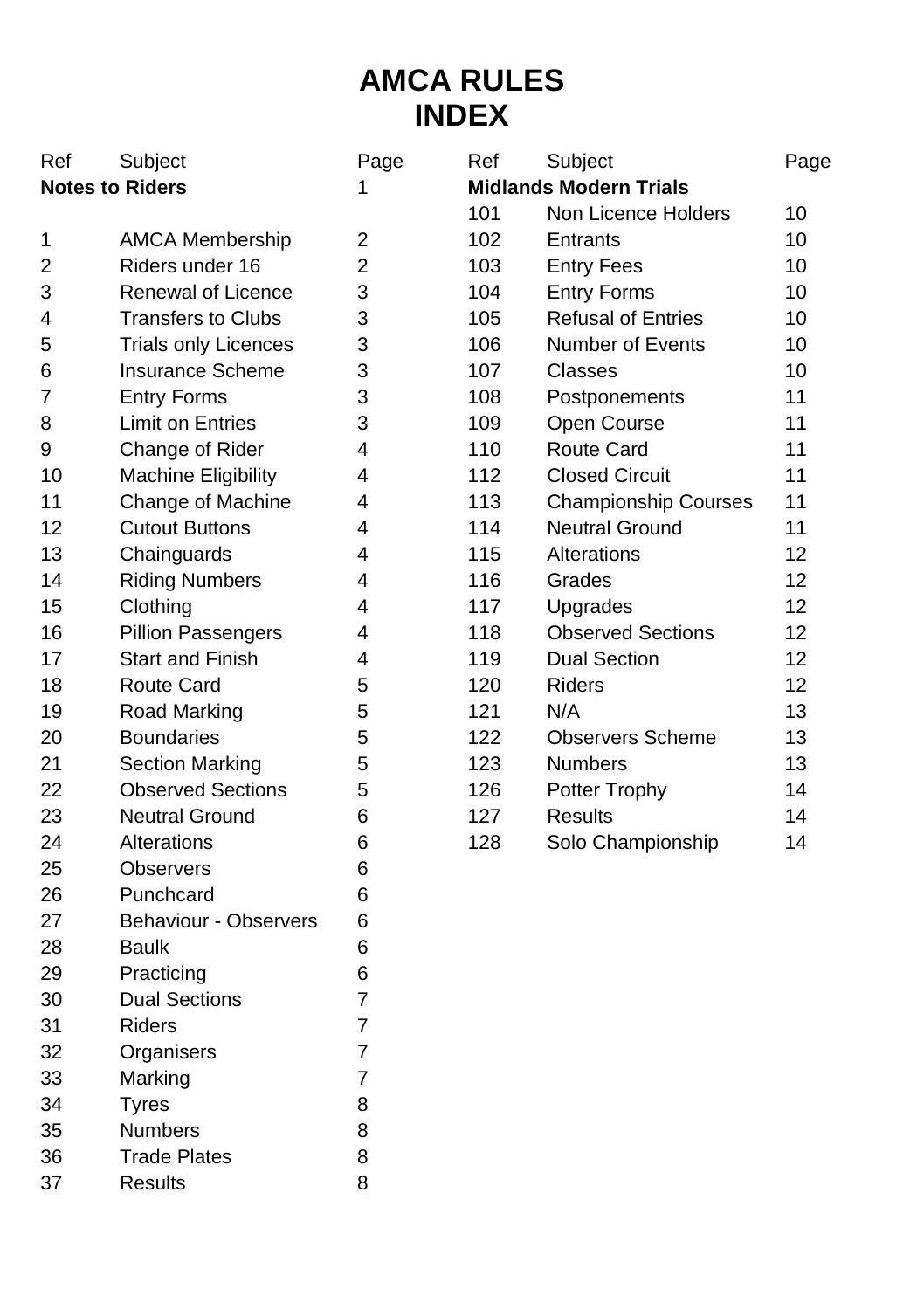#### NOTES TO RIDERS

- A. The rules of competition are intended only as a guide for the conduct of the sport pursuant to uniform rules. Rules directed or related to safety are promulgated to make all persons concerned with safety, but the AMCA neither warrants safety if the rules are followed nor compliance with any enforcement of the rules. Moreover, each participant in competition has the responsibility to assess the safety aspects of facilities and conditions, and must assume the risk of competition.
- B. Riders and Eligibility: Special Note: The AMCA does not test the skill of individual participants (except first time applicants aged 15 years and under) in AMCA sanctioned events, nor does the Association licence competitors or judge riders competence. Participants are solely responsible for their safety.
- C. Licence Card: The Licence card is a competition Licence but does not imply that its bearer has been trained, tested or certified to have achieved any level of competence in the operation of his/her motorcycle.
- D. General Equipment Standards: Equipment used in sanctioned competition must meet the standards as specifically provided for in this rule book. When the rules permit or require equipment to be installed, replaced, altered or fabricated, it is the sole responsibility of the rider to select components and materials, and/or fabricate the same so that the motorcycle components will perform in competition with safety.
- E. Responsibility: Participants are solely responsible for the condition of their motor vehicles and personal riding equipment. Officials do have the authority to prevent the use of any machines or equipment which they do not think is satisfactory.
- F. Competition Clothing: It is the sole responsibility of the rider to select a helmet and apparel which will provide appropriate protection. The AMCA does not endorse or certify any manufacturers or products. The rider must rely on his/her own judgement in the selection of any helmet and apparel for durability and safety. Certain British Standards for helmets are laid down in the rules and must be complied with.
- G. Meetings: Special Note: Riders are solely responsible for their safety at AMCA sanctioned meetings and should assess their own ability to negotiate each individual track or course. Participants who doubt the competence of track Officials, have concerns about the safety of the course, or their own ability to negotiate the course, or are uncertain about the condition of their vehicle, or doubt the competence of fellow competitors, should not participate in the event.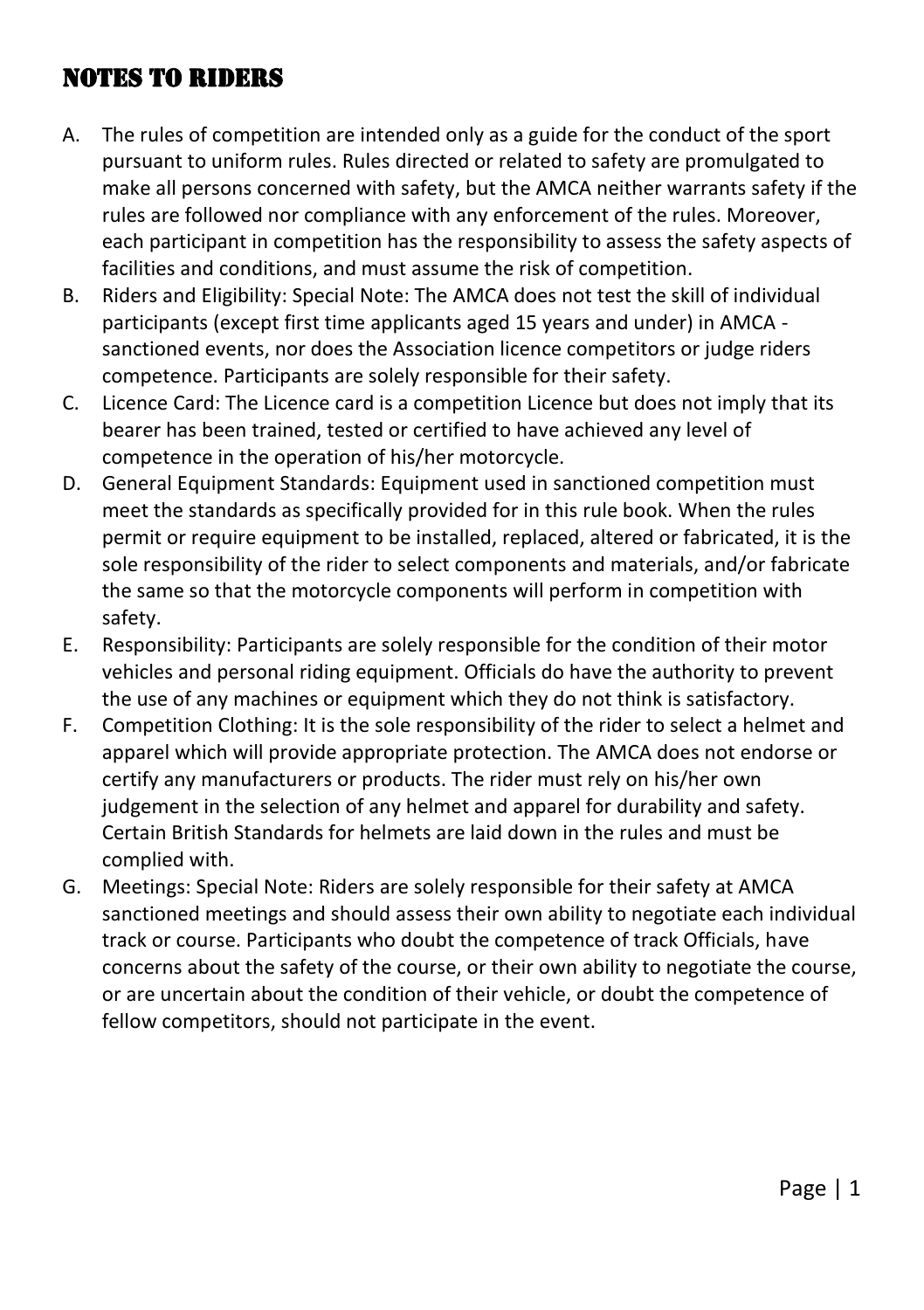**A Trial is a test of riding skill and balance over natural observed obstacles with riders incurring penalties for footing or failing to complete the section as outlined in these rules.** 

**These standing Regulations shall apply to all Trials together with the Supplementary Regulations and any Final instructions issued either in writing or verbal for individual events, except for Rule 1 relating to age of riders and capacity of machines allowed.** 

#### 1 AMCA MEMBERSHIP

An AMCA 'A' Licence which covers Motocross automatically allows a rider to compete in AMCA Trials without paying any extra registration fee. Costs will be available on the current Trials only Registration forms. THE MINIMUM AGE LIMIT FOR MOTORISED TRIALS ONLY IS 6 YEARS OLD. Permission is required from the AMCA for events catering for riders between 4 and 15 years of age.

| Machine capacities: |               |
|---------------------|---------------|
| 6 to 9 year olds    | Maximum 80cc  |
| 10 to 12 year olds  | Maximum 125cc |
| 13 to 15 year olds  | Maximum 250cc |

4 to 6 year olds (Electric/Cycle Trials only) Maximum 2bhp measured at the rear wheel Riders can compete in non-combustion trials in this age range, Basic sections focusing on precision and balance. Riders to be accompanied by a minder throughout the section.

Riders may in exceptional circumstances ride larger capacity machines, applications in writing to the AMCA office will be considered, with supporting evidence from Club Officials stating their case. Under no circumstances will such a request be considered in the 4-6 year old age range.

## 2 RIDERS UNDER 16 YEARS OF AGE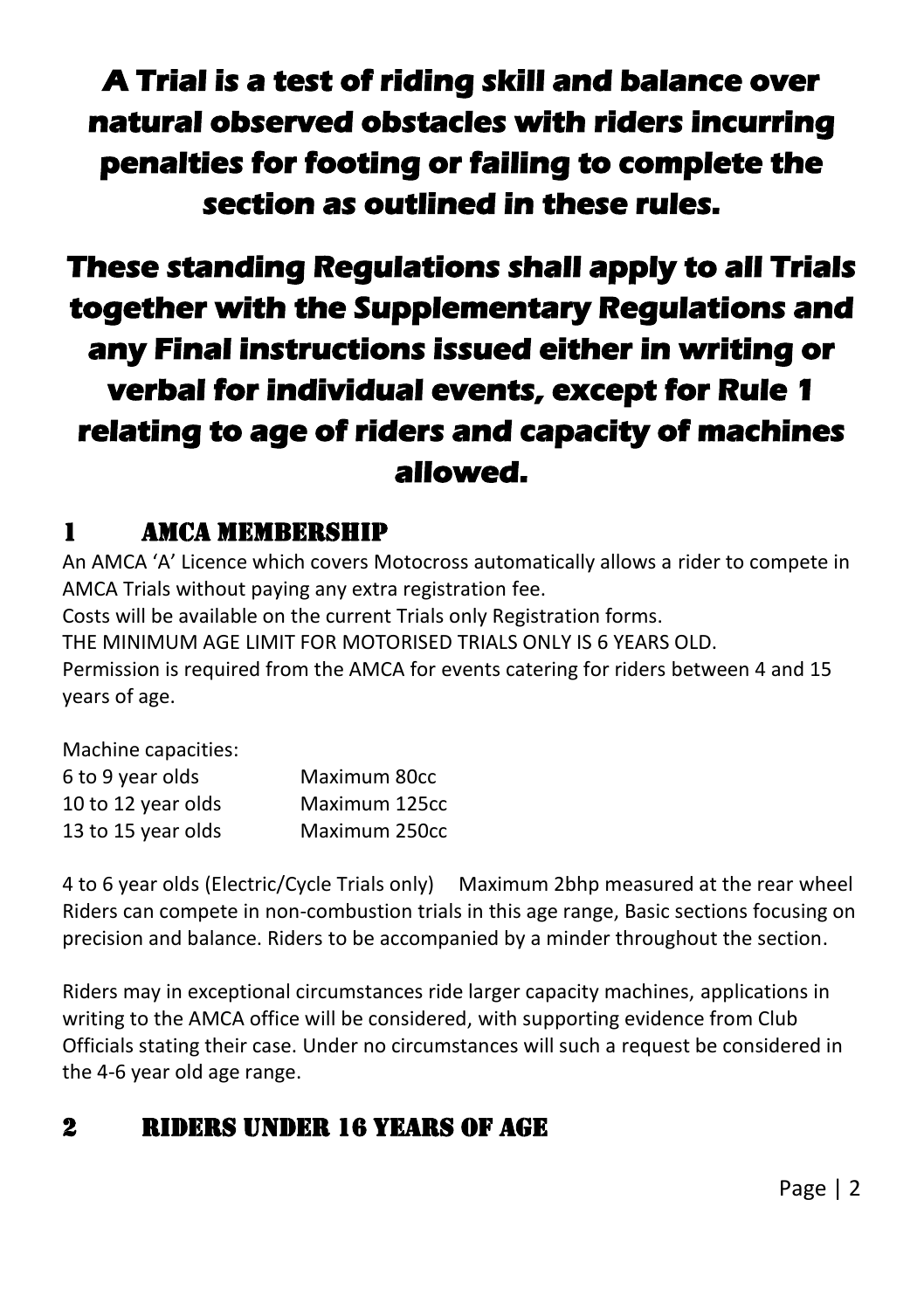At all events, a Parent/Guardian or another person over 18 years of age must be present and remain throughout the meeting including practice, to take responsibility of riders under 16 years of age.

Riders whose legal guardian does not attend events, must supply a let ter of authority to the AMCA authorising a named party who will be responsible for the rider throughout the event. A copy to be carried at all time by the temporary guardian (ready for inspection), all minors will be bound by the directions of parent, guardian or any other appointed adult responsible for them at any event.

Child Protection: The point of contact for Child Protection issues will be the Secretary of the Meeting unless otherwise stated in the Supplementary Regulations.

## 3 RENEWAL OF AMCA LICENCES

Members who return their expiring AMCA Licence Card with the application form need not send two passport photographs. Trials only registrations run from February 1st to January 31st.

## 4 TRANSFER TO ANOTHER CLUB

Any transfer to another club by a registration holder will only be accepted when a clearance letter from the former club is received by the AMCA Secretary and any transfer may be referred to the Executive and/or a Group Committee for approval. This includes renewals at the end of the year when registrations have expired.

## 5 TRIALS ONLY LICENCES

Holders do not count towards a Club's number of Motocross it has to organise. LICENCE APPLICATION FORMS ARE AVAILABLE FROM ANY CLUB SECRETARY or the AMCA Office, Hyland House, Unit 28, Navigation Way, Cannock, Staffs WS11 7XU.

## 6 INSURANCE SCHEME

See Standing Regulations and Sporting Code.

# 7 ENTRY FORMS

Entry forms must be completed in every detail, signed by each entrant, rider or passenger (in the case of a rider being under the age of 18 years, the form must also be signed by the parent/guardian).

The entry form together with the entry fee (which includes riders insurance premiums for personal accident and off road risks should be forwarded to the Secretary of the Meeting. All riders, passengers and persons responsible for minors, must register arrival at an event by signing-on at the designated area.

## 8 LIMIT ON NUMBERS OF ENTRIES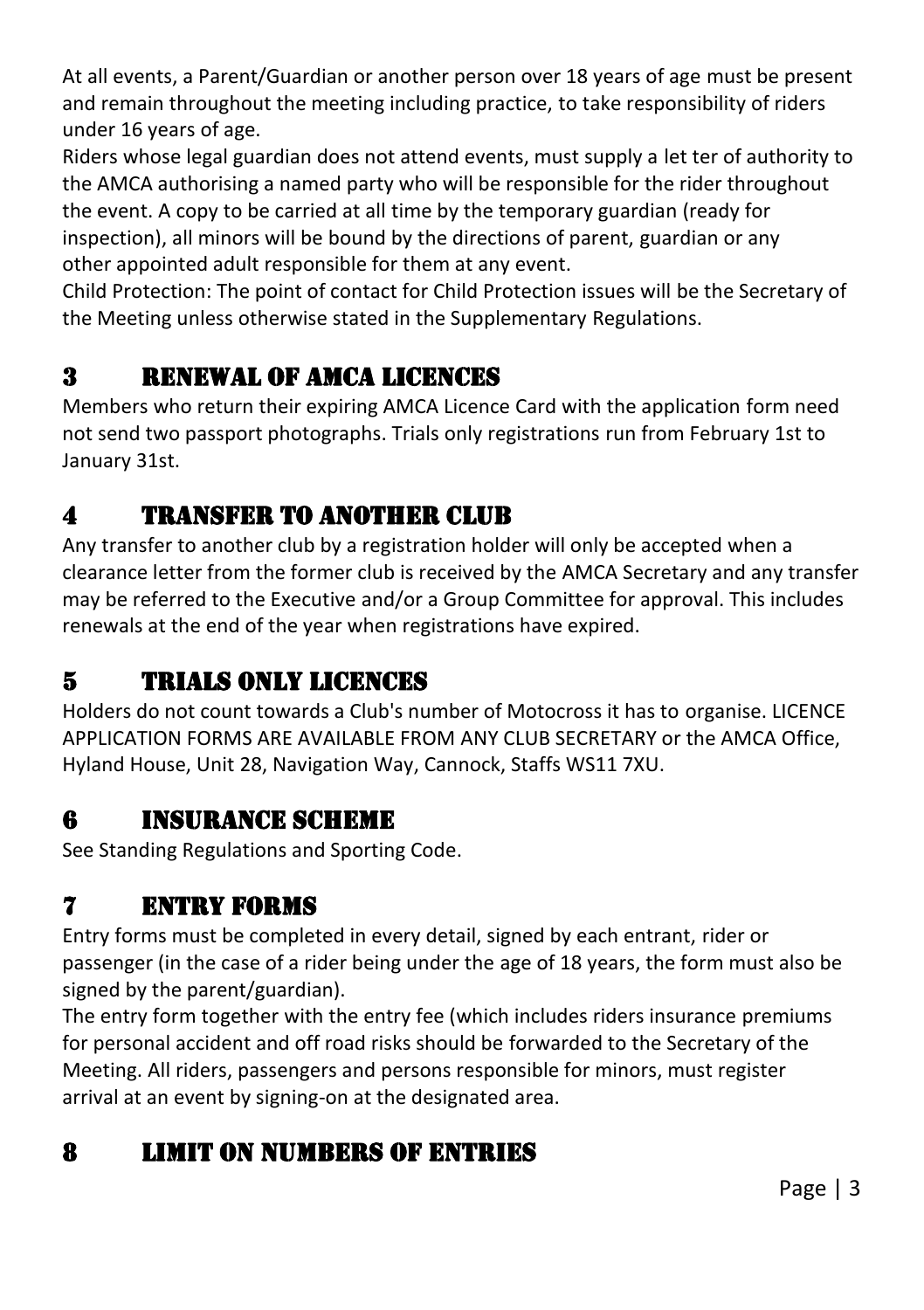Any limitation on the maximum or minimum number of entries to be accepted, must be included in the Supplementary Regulations.

Acceptance or refusal of entry - riders should be notified of the position regarding their entry prior to the event.

#### 9 CHANGE OF RIDER

All entries are deemed to be in respect of the rider named on the entry form, no change of rider will be permitted. For 'team events' any change of an individual entry will be subject to the conditions laid down by the Supplementary Regulations.

#### 10 MACHINE ELIGIBILTY

Machine eligibility is left to the discretion of the event organiser, however machines allowed must be clearly stated on the entry form or any supplementary regulations issued for each event.

#### 11 CHANGE OF MACHINE

Change of machine is not allowed. The same machine must be used throughout the trial

#### 12 CUTOUT BUTTONS

All machines must be fitted with an operational cut out button.

#### 13 CHAINGUARDS

Chain guards where fitted as per manufacturers specification must be fitted.

#### 14 RIDING NUMBERS

Will be issued by the organisers, whether card or bibs, must be clearly displayed in a legible condition throughout the event.

#### 15 CLOTHING

Clothing must cover legs and body, it is recommended that arms should also be covered. Boots of knee length must be worn. Only safety type wellington boots made of leather, rubber or plastic will be allowed. The wearing of gloves is recommended. Motorcycle helmets, which are correctly fitted, must be worn by all officials, riders and passengers when riding a machine, unless specified otherwise in the Supplementary Regulations. Youth: All youth competitors must have clothing covering arms and wear gloves covering hands and fingers.

## 16 PILLION PASSENGERS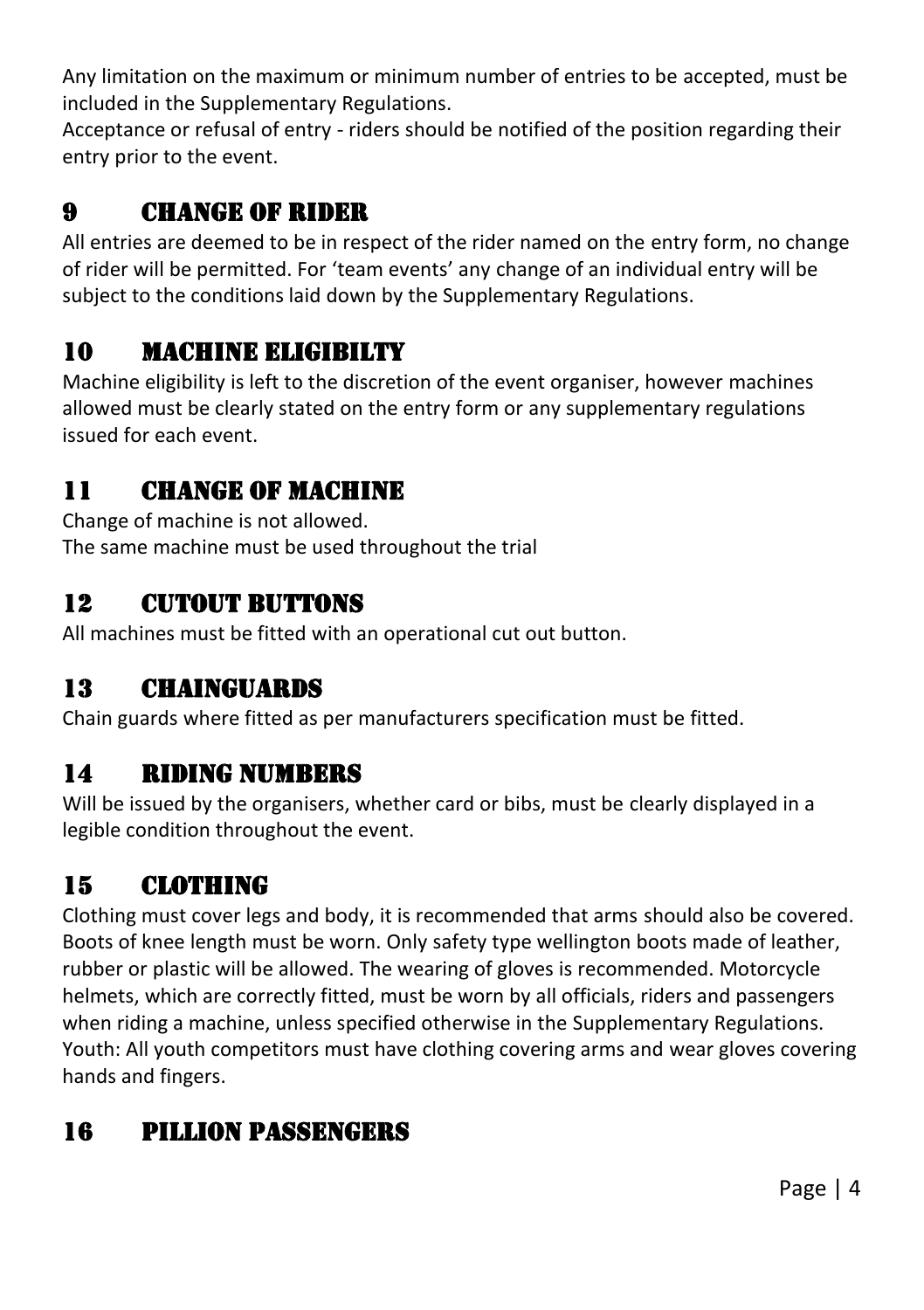The carrying of pillion passengers is not allowed, except where provision has been made for this in the Supplementary Regulations.

#### 17 START AND FINISH

A rider will sign on at the Start and must report at the Finish where he/she may be required to sign off. The method of deciding the starting order for riders will be stated on the Supplementary Regulations.

#### 18 RECOMMENDED ROUTE CARD

All competitors must be issued with a recommended route card for open type events before the start of each event. Any time limit must be detailed on the route card.

## 19 ROAD MARKING

The use of dye for route marking is forbidden. The route or the recommended route should be clearly indicated by the use of the recognised coloured direction signs, i.e. White - Straight on, Blue – Turn left, Red - Turn right. These may be supplemented by direction arrows which are to be removed by the organisers immediately after the event.

#### 20 BOUNDARIES

The boundaries of a section may be tape or markers, which should be set out on either side of the section and the boundary is an imaginary straight line between each marker. The machine must stay within these marked boundaries. Any touches or dabs in or outside these boundaries whilst the machine is in the section will count. Any rider who deliberately leans on an object with any part of the body will also be penalised with loss of marks. (i.e. leaning on a tree). All dangerous objects, metal or glass which could cause injuries to riders MUST be removed. Overhanging tree branches should only be removed with permission of the observer and/or organiser.

#### 21 SECTION MARKING

The course will be marked as stated in the Supplementary Regulations.

It is recommended that the principle route be marked: - Blue - Left, Red - Right with diversions for other classes in additional colours. It is the rider's responsibility to follow the correct route. The organisers reserve the right to modify the route. Suggested;

EXPERTS who ride the harder route, red markers on the right hand side of the section and blue markers on the left hand side.

CLUBMAN – Mixed route of either Expert or Non-Expert.

NON EXPERT – Green markers on the right and Yellow markers on the left.

BEGINNERS – White Markers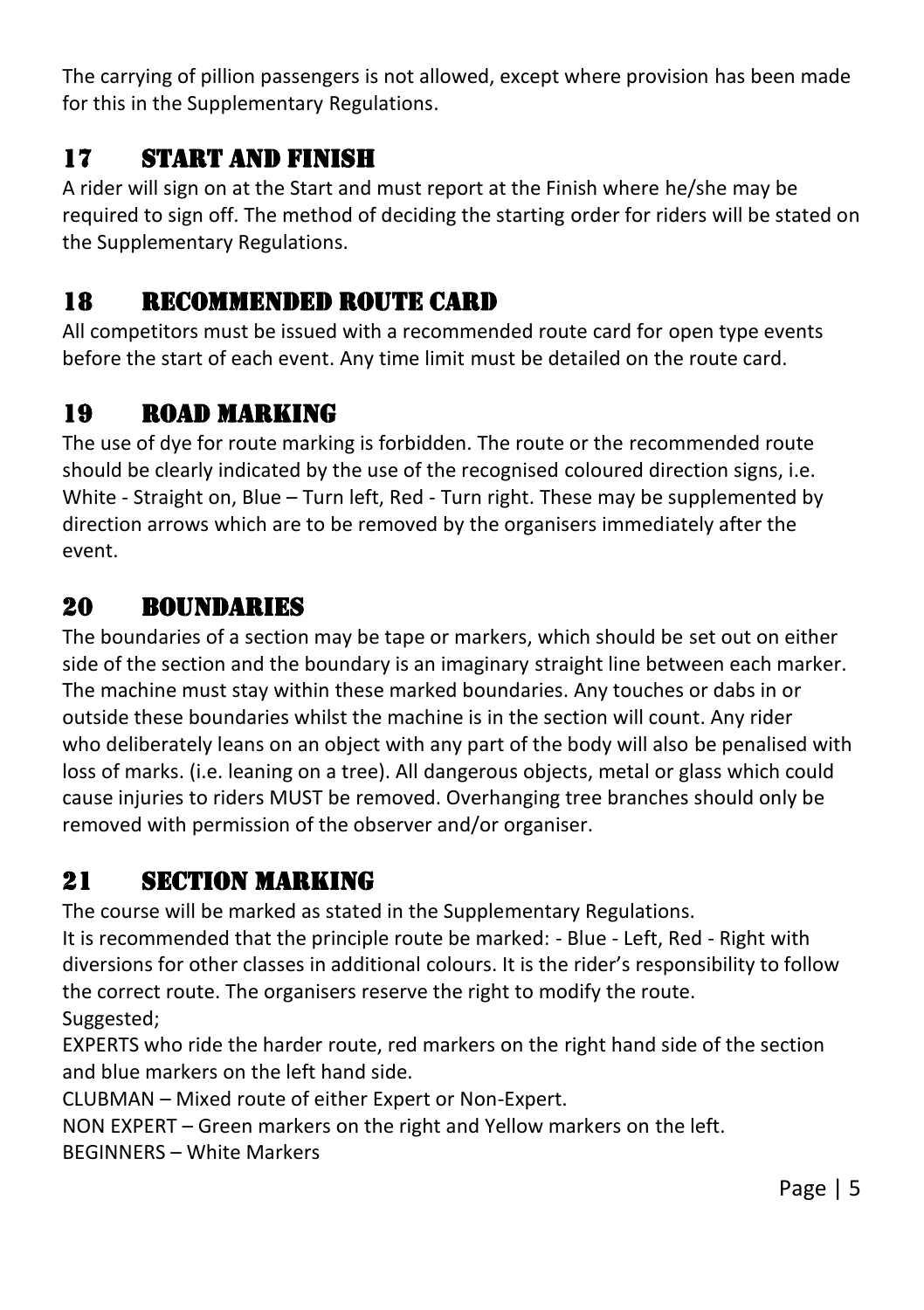#### 22 OBSERVED SECTIONS

The limits of an Observed Section or sub-section will be defined by artificial boundaries, i.e. markers or tapes, firmly placed and positioned to clearly define the limits of the section, if tapes are used they should be clear of the ground but not exceed a height of 500mm from the ground. The Start and Finish of each Observed Section will be identified by Section Begins and Section Ends signs. Sections will be numbered in sequence unless otherwise stated by the organisers.

#### 23 NEUTRAL GROUND

At least three machine lengths must be allowed between sections or sub-sections except in the following instance: A maximum of three (3) sub-sections together may have one and a half machine lengths between them instead of three lengths.

#### 24 ALTERATIONS

No alteration of sections or boundaries thereof is allowed after the first rider has passed through, or in the case of a two lap course, until all riders have passed through on the first lap. A section may be cut out at the organiser's discretion, but no penalty marks deducted.

#### 25 OBSERVERS

Observers are appointed by the organiser. Protests or appeals cannot be accepted against a judgment of performance made by the Observer, protests may be made to the organiser. Mistakes by observers may be corrected with the approval of the organiser.

## 26 PUNCHCARD

If punch cards are used, the responsibility of looking after them rests with the rider, only the rider can present the punch card to the observer. Any disagreements over the score punched, or errors should be reported to the secretary of the meeting immediately.

#### 27 RECOMMENDATION TO RIDERS

Please remember the observers are human and treat them with respect and don't take longer to complete sections than necessary, don't argue regarding marks etc. Remember, without observers it would be difficult to run trials.

#### 28 BAULK

A baulk is deemed to occur when a rider, is prevented from making an attempt to ride a section due to outside obstruction. Should a rider claim a baulk, the Observer may, at their discretion, allow a re-run of the section.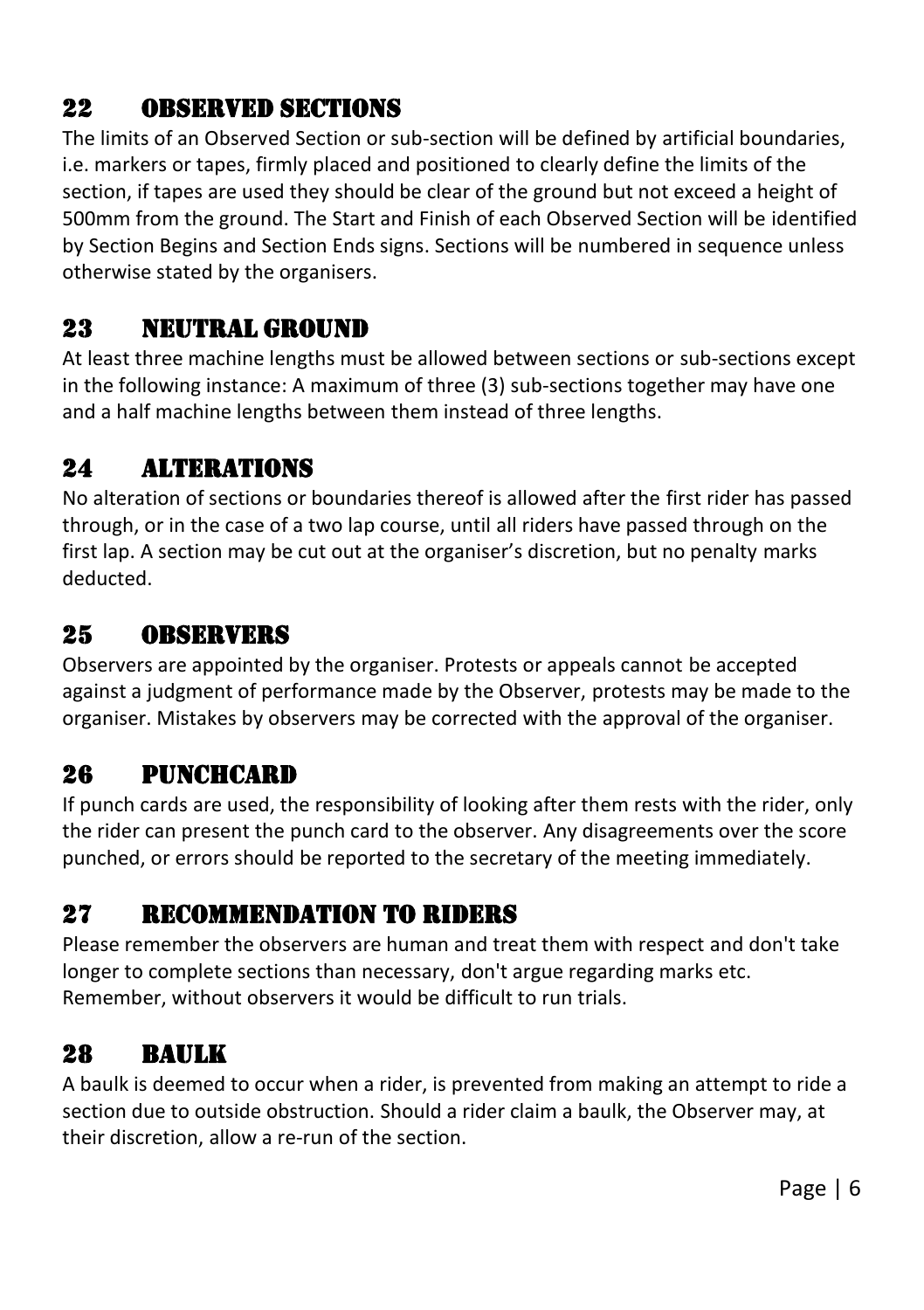#### 29 PRACTICING

Unofficial practice at any venue is prohibited.

#### 30 DUAL SECTIONS

Clubs should include some easy sections to encourage beginner riders. Downhill drops with rocks or tight turns at the bottom are not ideal types of sections for beginners.

## 31 RIDERS

(a) Riders missing section(s) lose maximum marks possible on section or sections. A rider who misses four sections must be declared as retired.

(b) CARELESS OR DANGEROUS riding, if reported, will entail exclusions. This includes riding around the start area before a trial.

(c) Changing machines after starting – exclusion (Championship Only)

(d) A rider may not be towed to the finish but may push his machine to the finish

(e) A rider is deemed to be in a section when the front wheel has passed the Section Begins card.

(f) A rider must complete the course on his own machine; young riders may have a person to drive their machine around the course, but the competitor must travel on the pillion seat. Machines which are used for this purpose must have rear foot rests and a rear seat.

(g) The course is from start to finish as stated either on the entry form or route card.

(h) A rider at an open type trial is only accepted on the understanding he/she has current insurance and road tax, and signs to this effect and a current valid driving licence. The organising club and/or the AMCA shall not be held responsible.

#### 32 RECOMMENDATION TO ORGANISERS

On observed sections which are subject to rapid deterioration due to weather, the chief observer of a group of sections, or the observer, in the instance of an isolated section, should be given authority to alter such sections if, in that persons opinion, the section will prove to be impossible due to changed conditions on the day of the event. Any such change must be made BEFORE ANY RIDER has attempted the section (as per RULE 24).

## 33 MARKING

A machine will be deemed to be in the section when the front wheel has passed the Section Begins card and marks will be awarded until the back wheel has passed the Section Ends card. 0, 1, 2, 3 and 5 system of penalty marks must be stated on observer cards, and also the route cards. Any timed section of an event must be clearly stated on the route card showing the penalty marks, distance to be timed (approx.) and time that will be allowed.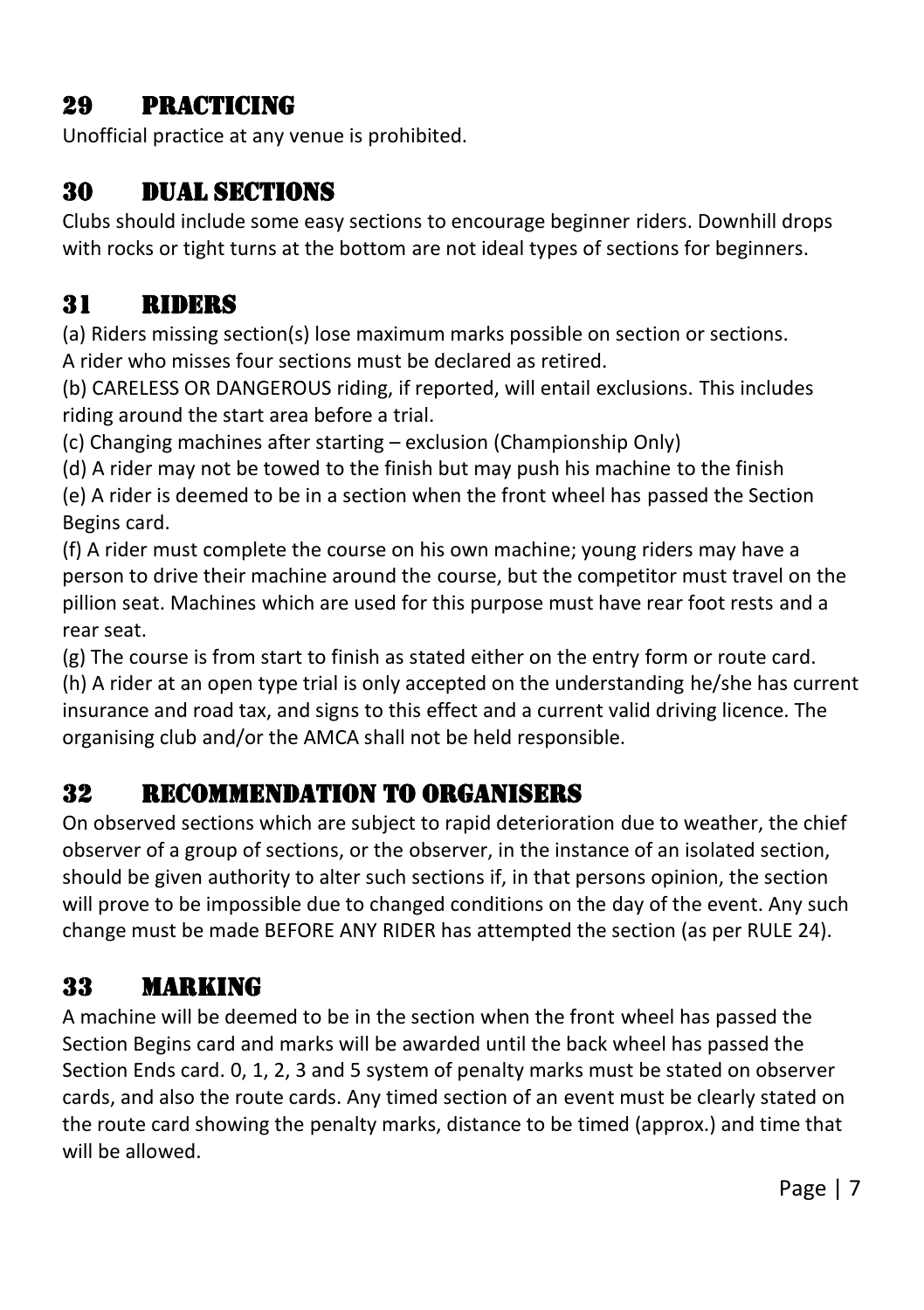Marks are awarded as follows:

5 Fails to complete the section

Machine moved backwards to gain better position

Engine stops with rider or any part of the machine (except the tyres) touching the ground.

Rider dismounts from the machine (both feet on the ground on the same side or behind the machine)

Machines crosses boundary tape or dislodges marker (wheels may not be lifted over markers or tape

Machine or rider receives outside assistance

Requested by rider rather than attempt the section

A rider, or person having an interest in the rider's performance, who in any way alters the severity of the section without the authority of an official

Travelling in a forward direction against the direction of the section;

3 Footing more than twice

2 Footing twice

1 Footing once

0 Completing the section un-penalised.

Footing will have occurred if any part of the rider's body touches the ground or the rider benefits from any part of his body leaning on an obstacle (tree, wall, rock, etc.) without stopping the progress of the machine. Footing outside the section does not class as failure but is simply classed as footing.

The machine may also move back slightly as the rider regains momentum.

No penalty for TOUCHING tape or Section Cards.

SIDECAR MARKING. The same as for solos but if the passenger foots or dismounts = 5. A competitor will be deemed to be in an observed section from the time the front wheel reaches the section begins card, until the machine has cleared the ends card.

NOTE! Clubs may adopt their own marking rules, any changes should be stated on the entry sheet or the signing on sheets.

## 34 TYRES

Trials tyres to be the only tyres used in Trials (must be on general sale).

#### 35 NUMBERS

Riding numbers issued by the organiser, whether cards or bibs, must be displayed throughout the event.

#### 36 TRADE PLATES

No rider may compete using Trade Registration Plates (ILLEGAL).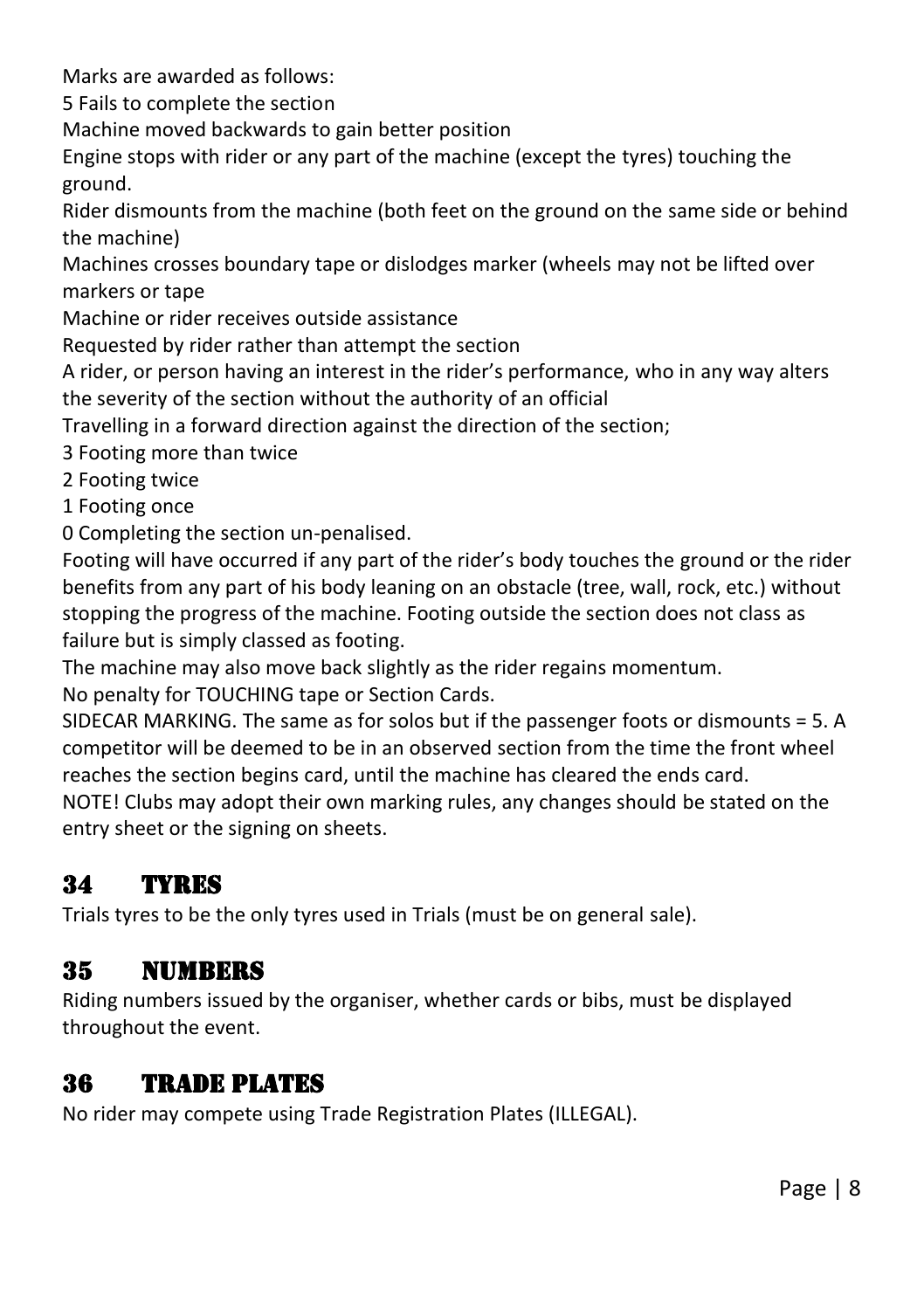#### 37 RESULTS

Riders who enclose a self-addressed envelope with their entries should also be sent a copy of results within seven days of the event.

#### **FINDING VENUES**

Any Club looking for a venue should not, under any circumstances, contact a land owner or any person responsible for the letting of the circuit if the ground is being used by another Club, an AMCA Club or a Non AMCA Club.

The Club using the circuit must be contacted first for permission to approach the owner. Any Club found not complying with the arrangement will be liable to severe disciplinary action. If a circuit has been used within the last three years then the Club who have used the ground for any type of off road sport must be contacted and a written letter of authority obtained before any approach is made to any land owner or their agent.

#### **CAR PARK LIABILITY**

Members are reminded that they or their guests (or any other person) can incur a legal liability for death or injury to persons or damage to property arising from a motor vehicle notwithstanding that the area may be private property.

All persons must therefore have as minimum full Third Party motor cover and must take the same attitude to driving off road as they would if driving on the public highway.

#### **POLICE REFORM ACT 2002**

The Police Reform Act of 2002 now in operation will give the police authority to stop motorcycles (or cars), using reasonable force if necessary, if they feel that they are being driven in a manner that is likely to cause 'alarm, distress, or annoyance to members of the public. The Police can then impound the machine and charge £105 for its release plus a £12 per day impound charge. If not paid within 21 days then the machine can then be auctioned off to pay the charges. Anyone practicing illegally could find the bike impounded (without having to face judicial process that proves the case against the rider or even the validity of the charge).

These are sweeping powers for a small piece of legislation that has gone largely unannounced. Already some police forces have taken action along these lines. So riders beware if you do practice illegally and clubs who have problems with illegal practice at their tracks - why not print some notices pointing out the new legislation and hand them to the offenders. Hopefully the word will eventually get around, too many tracks have been lost due to illegal practice.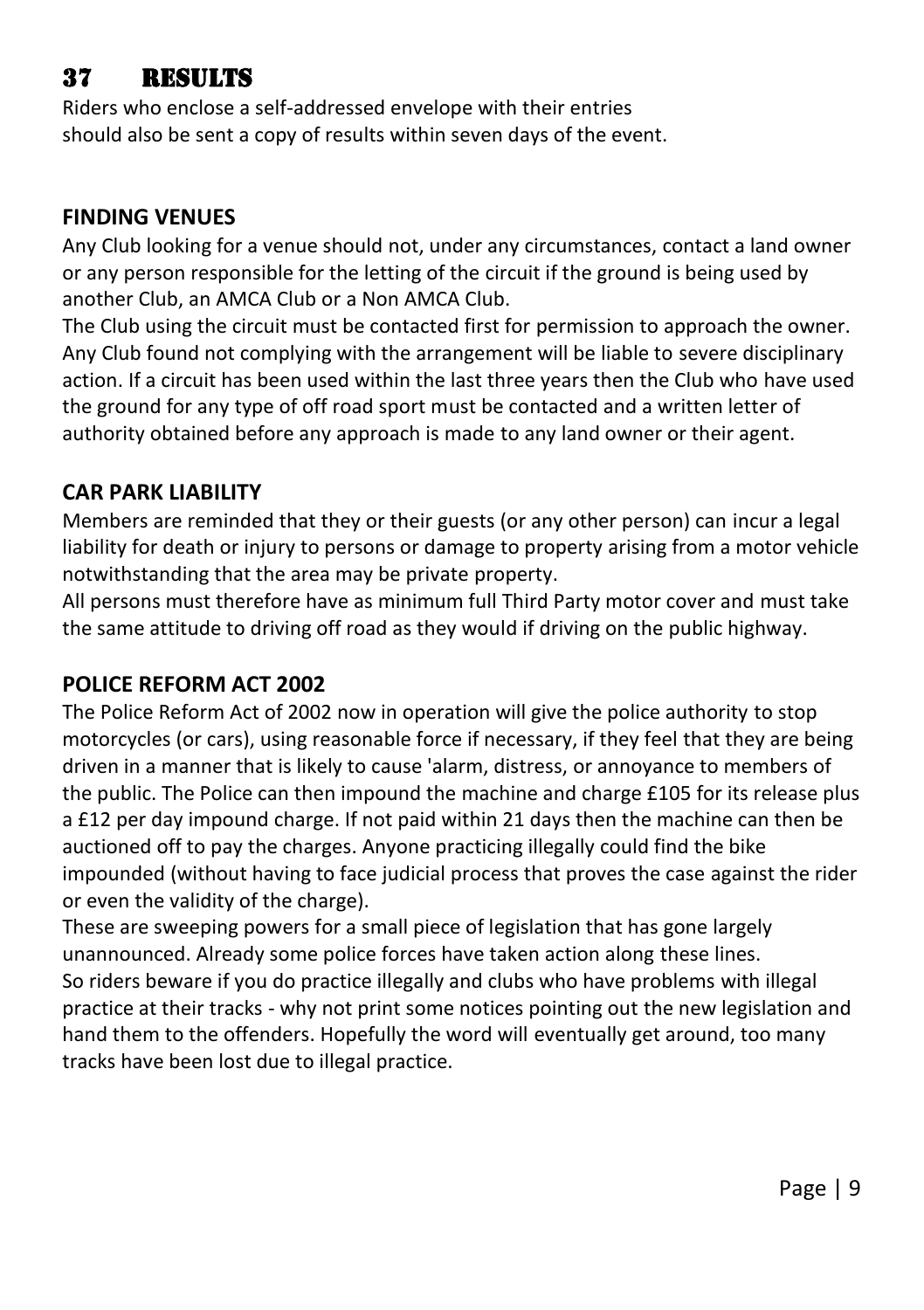# **THE FOLLOWING RULES REFER TO AMCA MIDLAND MODERN TRIALS ONLY**

#### 101 NON LICENCE HOLDERS

Non-AMCA Licence Holders are allowed to ride in AMCA Trials but will not gain championship points in the solo or team championships, nor will they be eligible to ride in any club team in the A. W. Johns Team.

## 102 ENTRANTS

Entries will only be accepted from AMCA Licence holders and newcomers on the official entry form. LATE ENTRIES MUST PRODUCE THEIR LICENCE CARD AT THE START OF THE TRIAL, EXCEPT NON LICENCE HOLDERS. All riders must sign on before the start of each Trial. Entries sent without the fee will be charged as late entries. Registration numbers must be quoted on all entry forms for open AMCA EVENTS.

#### 103 ENTRY FEES - CLOSED CIRCUIT

To be determined by the organising club, must include the AMCA Insurance Fee. Open Road Trials may charge different fees. Riders who provide an observer may be allowed a refund of their entry fee (Left to the organising club's discretion).

#### 104 ENTRY FORMS

These are to be issued to all AMCA Affiliated Clubs, the AMCA Secretary and the AMCA Trials Secretary at least three weeks prior to the date of the event. If a time limit is to be implemented it must be clearly stated on the entry forms, but the actual details of the times must be included on the Route Card, or displayed at the start of a closed circuit event.

#### 105 REFUSAL OF ENTRIES

Secretaries may refuse riders entry, giving reason. Appeal against such refusal may be made to the AMCA Trials Committee or Executive. Telephoned entries are not acceptable.

#### 106 NUMBER OF EVENTS

Any Club, must organise at least one Trial during the current year, ideally they should organise 1 winter and 1 summer trial.

## 107 CLASSES

All AMCA Championship Trials to be for solo machines and the classes are as follows, unless permission is granted otherwise by the AMCA Trials Committee.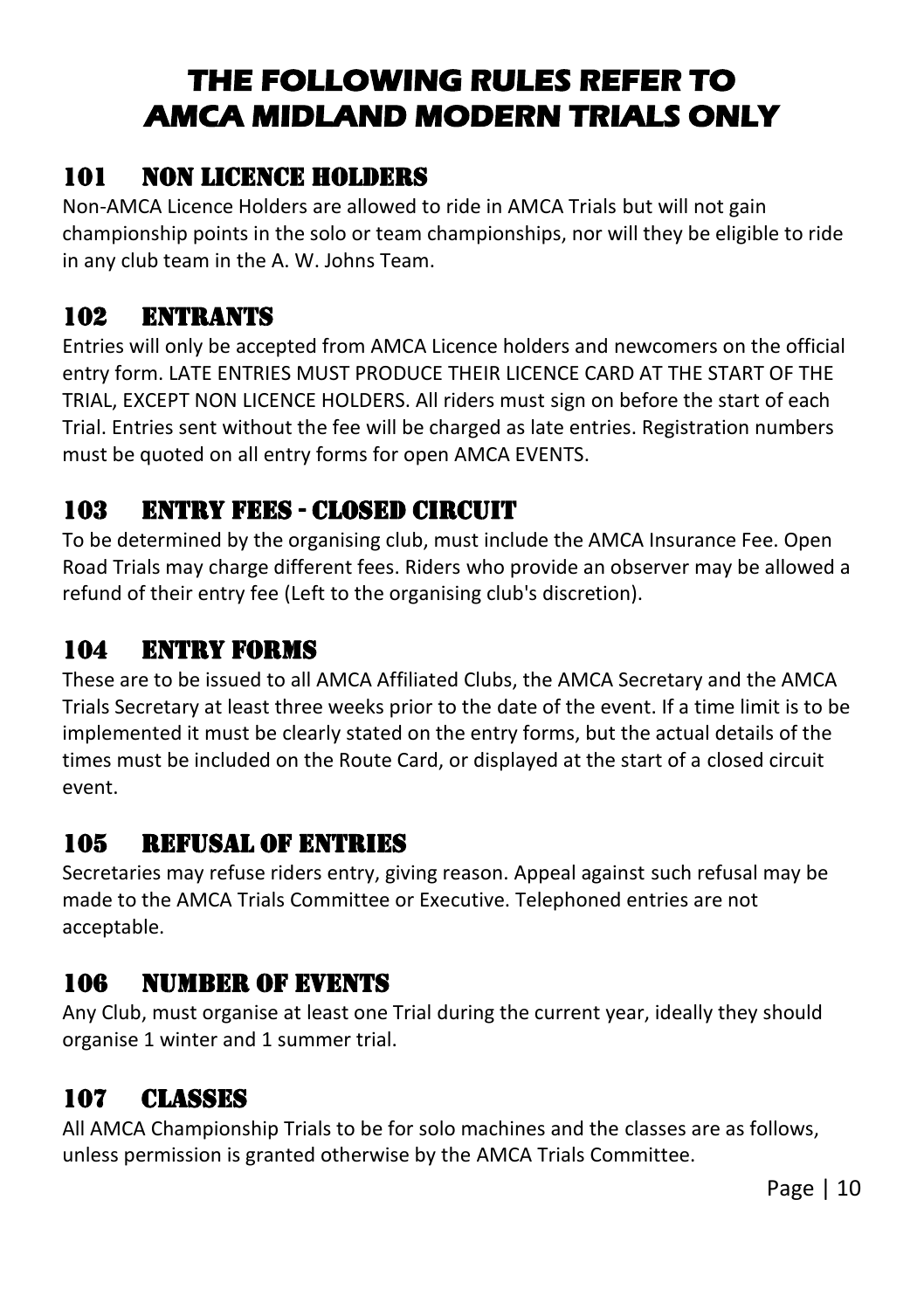Expert, Clubman, Non-Expert and Beginners.

#### 108 POSTPONEMENT OR ABANDONMENT OF TRIALS

It is imperative to notify AMCA Secretary and the AMCA Trials Secretary. Entry fees are returnable on demand.

#### 109 OPEN COURSE

All Championship Trials which are held over an open type course should have at least three groups of sections.

#### 110 RECOMMENDED ROUTE CARD

All competitors must be issued with a recommended route card for open type events before the start of each event. Any time limit must be detailed on the route card.

## 112 CLOSED CIRCUIT TRIALS (MULTILAPS)

Riders must complete each lap once before attempting any section for 2nd time and so on for each lap. Sections may be altered after any particular lap so the above system must be followed. Any time limits must be displayed at the start. A verbal instruction is not sufficient. It is recommended that riders start in batches at different sections rather than all queue up at the 1st section.

EXAMPLE - Riders with No's 1, 11, 21, 31 start at No 1 section while riders with 10, 20, 30 start at No 10 section. Number of laps left to the discretion of the organising club. The method or system should be stated on the Entry Form.

#### 113 CHAMPIONSHIP COURSES

A club must run at least one round with a minimum of 10 sections which must be used each lap for championship events.

#### 114 NEUTRAL GROUND

At least three machine lengths must be allowed between sections or sub-sections except in the following instance: A maximum of three (3) sub-sections together may have one and a half machine lengths between them instead of three lengths.

#### 115 ALTERATIONS

No alteration of sections or boundaries thereof is allowed after the first rider has passed through, or in the case of a two lap course, until all riders have passed through on the first lap. A section may be cut out at the organiser's discretion, but no penalty marks deducted.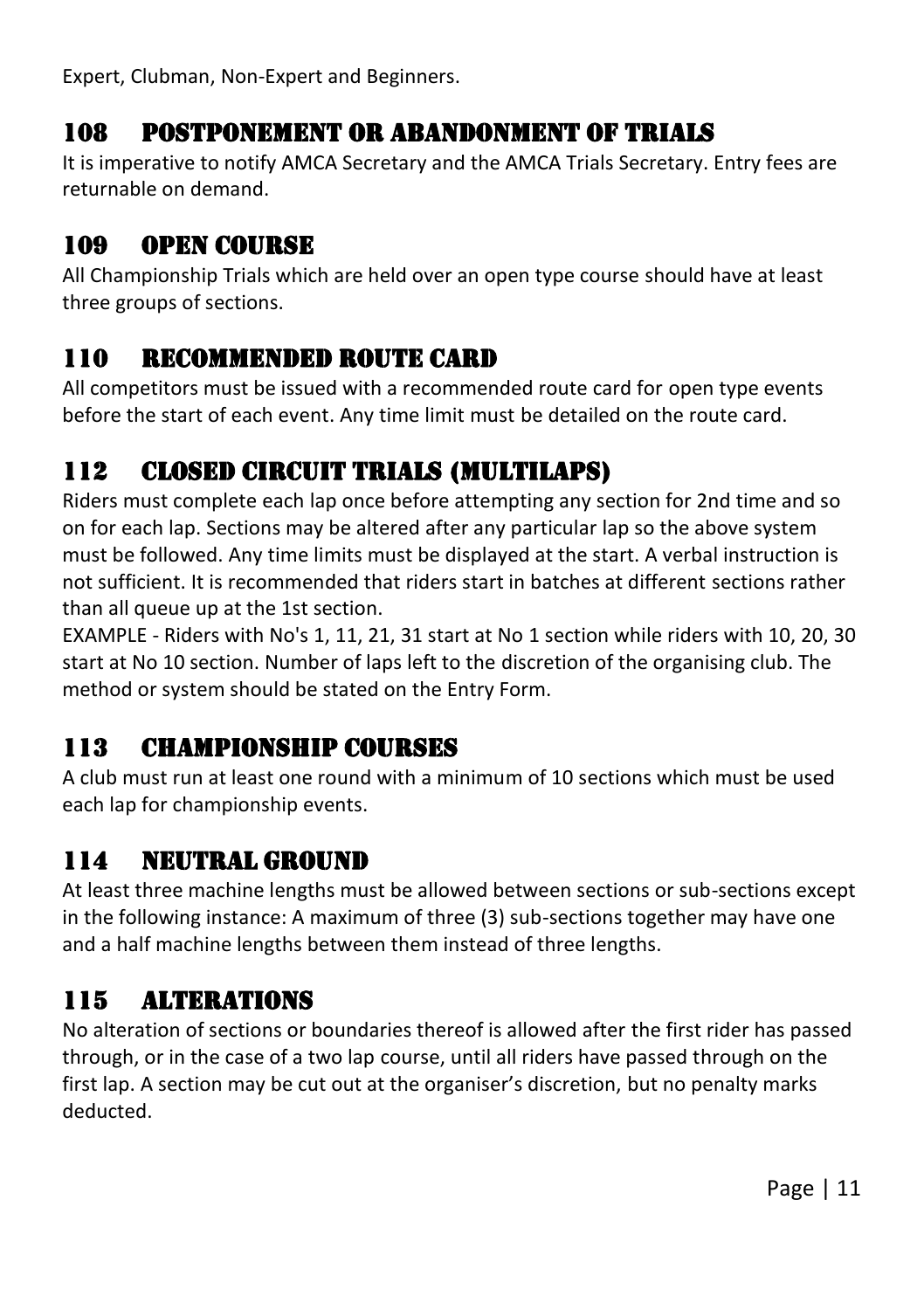## 116 GRADES

Solos: Experts - Clubmen - Non Experts - Beginners. Sidecars are not graded. Clubmen can remain in this class throughout a season without being upgraded. Clubman Class: This class will be open to recently upgraded non-experts and any expert who has not gained 30 championship points in the previous season and to any rider who feels it is the right class for them.

Approximately half of the Clubman sections will be the same as the non-experts sections and approximately half will be the same as the experts sections. All sections will be clearly marked by the organising club at the beginning, to show which route the Clubmen are to ride. The class will be fully competitive and a trophy will be awarded at the end of the winter season.

## 117 UPGRADING

All Upgrading is at the discretion of the Trials Secretary.

#### 118 OBSERVED SECTIONS

Each main section MUST BE NUMBERED according to its order on the route card, such numbers are to be placed on the "Section Begins" card.

A section may be sub-divided but each will be numbered by a 'Section Begins' and 'Section Ends' card fixed in a vertical position.

Section markers are to be at least 3 inches across. Having entered a section the rider must not cross his own track, i.e. no figure of eight or full circles. A different entrance and exit must be used on all sections.

## 119 DUAL SECTIONS

Clubs should include some easy sections to encourage beginner riders. Downhill drops with rocks or tight turns at the bottom are not ideal types of sections for beginners.

#### 120 RIDERS

(a) Riders missing section(s) lose maximum marks possible on section or sections. A rider who misses four sections must be declared as retired.

(b) CARELESS OR DANGEROUS riding, if reported, will entail exclusions. This includes riding around the start area before a trial.

- (c) Changing machines after starting exclusion (Championship Only)
- (d) A rider may not be towed to the finish but may push his machine to the finish

(e) A rider is deemed to be in a section when the front wheel has passed the Section Begins card.

(f) A rider must complete the course on his own machine; young riders may have a person to drive their machine around the course, but the competitor must travel on the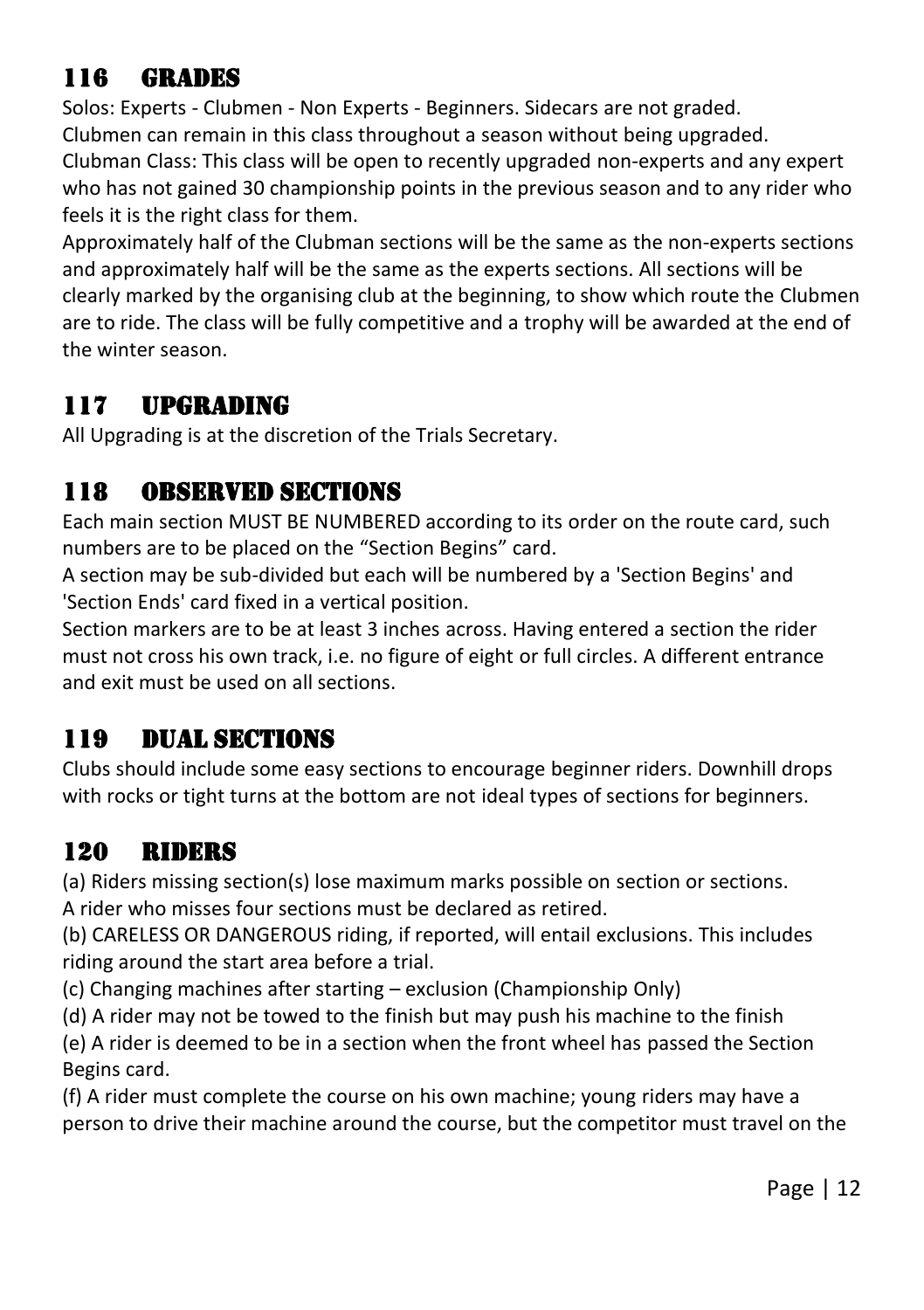pillion seat. Machines which are used for this purpose must have rear foot rests and a rear seat.

(g) The course is from start to finish as stated either on the entry form or route card.

(h) A rider at an open type trial is only accepted on the understanding he/she has current insurance and road tax, and signs to this effect and a current valid driving licence. The organising club and/or the AMCA shall not be held responsible.

## 122 OBSERVERS SCHEME (NOT COMPULSORY)

Any club who wishes to apply the following rule must apply to the Executive/Trials Committee and submit proof that they intend using more sections on an open trial than they have members (or current licence holders).

For every three riders who enters for the trial, the Club from which those riders come from shaII provide an observer. Clubs who are given authorisation must notify all other clubs at least two clear weeks before the date of the trial. An indication on the entry form would also help. Any club operating this scheme is recommended to give the visiting observers the earlier sections.

#### 123 NUMBERS

As issued.

#### 126 INTER CLUB 'POTTER TROPHY' CHAMPIONSHIP (SOLOS) Licence Holders Only

INTER CLUB - POTTER TEAM - Teams will consist of a Club's best three riders in any class. Events will be run over the Championship - to be decided at the fixture meeting. A winning team could consist of 3 riders from any class depending on their results. The Trials Secretary to work out the points from the results. Points scoring system to be 1st 15pts, 2nd 12 pts, 3rd 10 pts, 4th 8 pts, 5th 6pts so on down to 10th 1 point. If there is a tie, and riders cannot be separated, then they will all be issued the same points. For example, 3 riders finish on "0", they will all be awarded 15pts, the next rider will then be award 4<sup>th</sup> placed points.

## 127 RESULTS

A copy of the results must be sent to the AMCA. Secretary and the AMCA Trials Secretary, these must be sent as soon as possible after the event. Results (this means a full list of riders who entered) must be sent to all clubs with riders competing within seven days. Riders who enclose a self-addressed envelope with their entries should also be sent a copy within seven days. Clubs who do not comply with this rule are liable to disciplinary action.

## 128 INDIVIDUAL SOLO TRIAL CHAMPIONSHIP